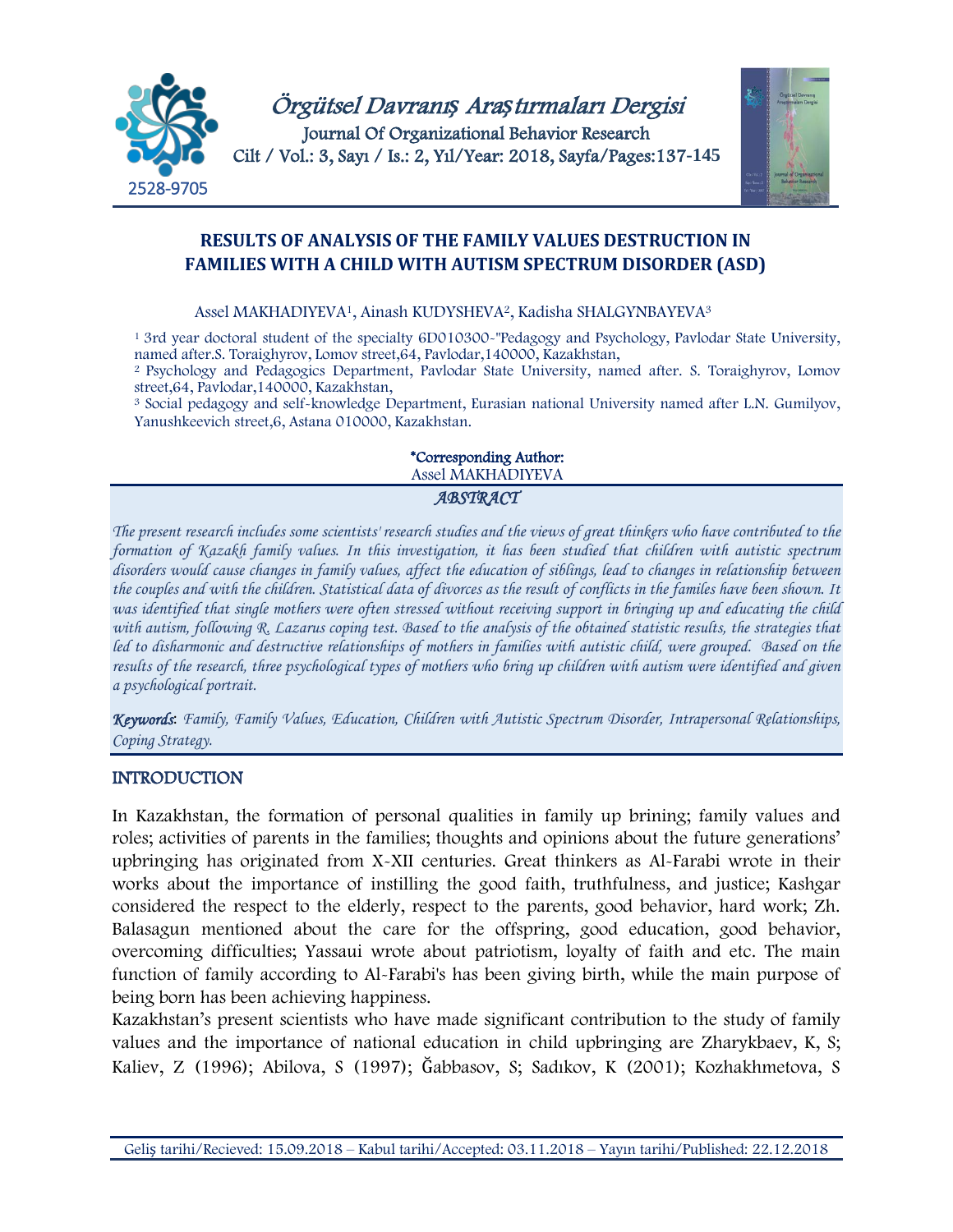### Örgütsel Davranı*ş* Ara*ş*tırmaları Dergisi 138

Journal of Organizational Behavior Research Cilt / Vol.: 3, Sayı / Is.: 2, Yıl / Year: 2018, Sayfa / Pages: 137–145

(1998); Uzakbayeva, R (1995); Toleubekova, J (2001); Sarıbekova, ZK (2014); Shalningbayeva, K.K (2006), Ätemova K, T (2007), and others.

K.T. Ätemova in her work "History of the development of Kazakh family education" stated that the definition and the coordination of the general direction of the social family relations have been not only socio-economic, but also primarily important psychological-pedagogical problems, since the moral and human health of adolescents has been considered as a value of the whole society (Ätemova, 2007).

From the socio-psychological point of view, a family at any stage of the social development reflects on the relationships between parents, children, parents and mutual love, in a community where social development is at the stage of improvement, based on a combination of personality attitudes corresponding to the relevant dimensions and values of the social group of society.

Also, R.K. Töleubekova considered the components of behavioral and conscious habits based on the principle of humanity in the formation of morality (Töleubekova, 2001).

Summarizing the words of the scientists, the foundation of the family is that the male and female get married, and the child is the extension of that marriage. The main task of the parents is to educate, bring up, and integrate the child into society. Family has been the source of national values. The Law of the Republic of Kazakhstan "On Marriage and Family" has stated that "a family - a scope of persons, linked by the property and personal non-property rights and obligations, emerging from marriage (matrimony), affinity, legal relation, adoption or other forms of adoption of children on care, and called to strengthening and developing family relations" while in the Constitution of the Republic of Kazakhstan, " care and education of children" has been defined as a natural right and duty of the parents.

Certainly, when creating a family, mostly, the man dreams of becoming a father, the woman wishes of giving birth and bringing up a healthy generation and looks forward to the future. They dream, plan and set goals for a future child. But, the child's tendency to loneliness and isolation, lack of interaction with people, the absence of ability to perceive everyday life, ritual behavior, memorizing words, without functional understanding or (echolalia) over time, lead to the diagnosis of "autistic spectrum disorder" of the child. Autism spectrum disorders is a disease with delayed or abnormal functioning occurring at least in one of the areas of social interaction, the language used in social imaginative or symbolic communication (Yazdani et al., 2017). Man as a social being spends the greater part of life interacting with other people. This interaction occurs in different types of activities, including communication (Maralov and Sitarov, 2018). After making the diagnosis, the harmony and calmness in the family get loosed. Conflicts arise every day, and eventually, the spouses get divorced.

Therefore, the birth of a child with ASD can be considered as one of the reasons of divorce in the families. On the other hand, mothers who are tired of take caring of child with autism are always in a state of stress. They will not find the way out of this issue. Sometimes, even the the cause of the divorce blames the child.

A child with ASD would have bad influence to the general development of the healthy children in the family (Tkachova, 1998; Galasyuk, 2011; Seligman, Darling, 2013). Parents would pay excessive attention and pity for a child with autism, and would not pay attention to the emotional state of the healthy children; and this would result in developing misunderstanding and jealousy in healthy brothers and sisters. Sometimes children want to play with an autistic

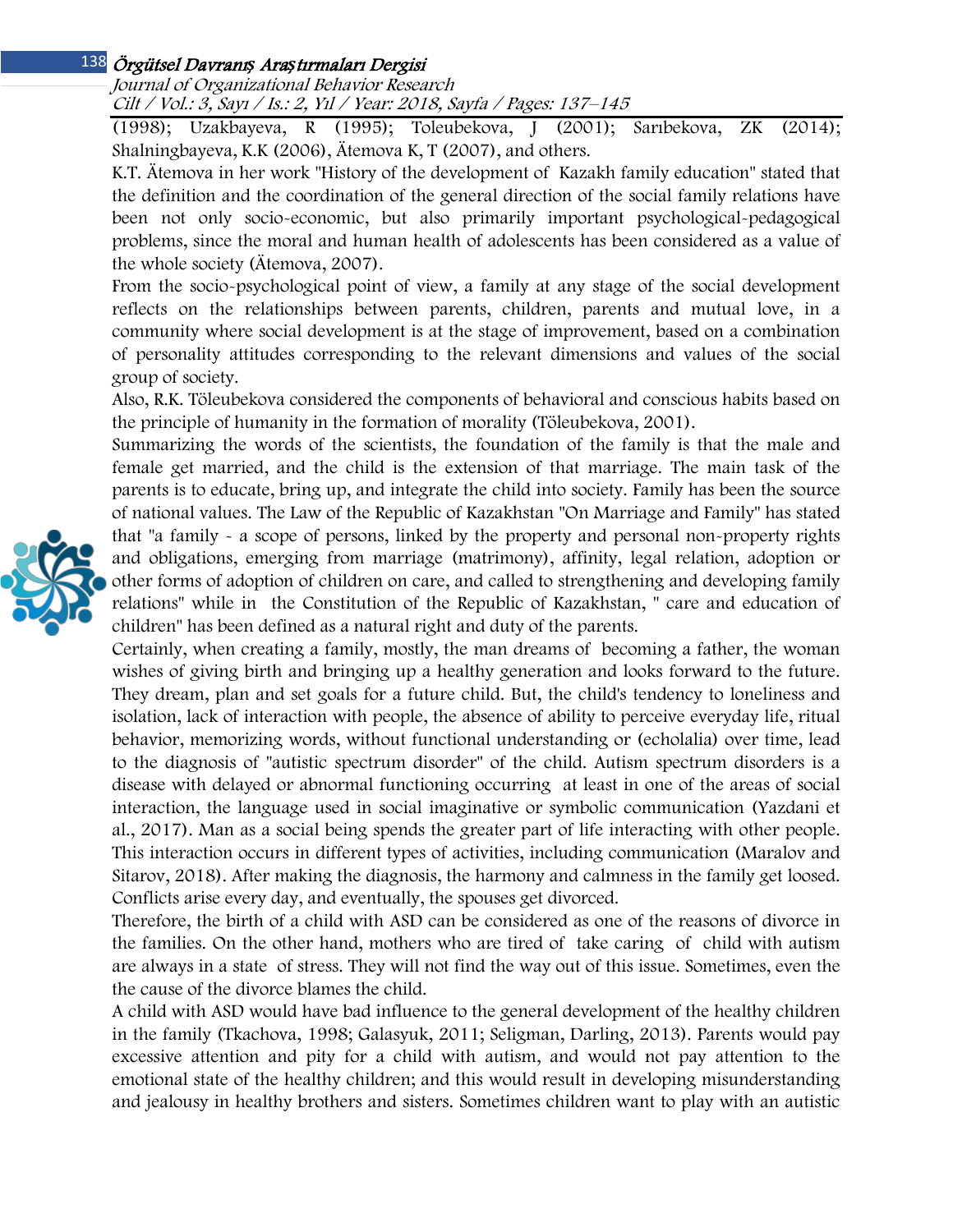child, and the child's misunderstanding leads to aggression (Levchenko, Tkacheva, 2008; Tkachova, 1998; Galasyuk, 2011; Seligman, Darling, 2013; Constantino et al., 2010; Grossman, 1972; Bank S. P., Kahn, 1982; Farber, 1960).

### METHODOLOGY

This study was conducted to determine what methods and solutions; mothers undertake in upbringing an autistic child. The purpose of the study was to determine the strategies for coping with stress in family relationships, and especially the relationship between a mother and an autistic child. During the study, a Lazarus test was conducted to determine which interaction mechanism was used as a way to overcome the difficulties of mothers who raise children with ASD. This method has been designed to identify different ways to use test contexts for helping in stressful situations, and to study behavior and behavioral problems of an individual.

#### Main part

The analysis of the results showed that mothers who bring up children with autism can use a wide range of strategies to overcome the stressful situations. The strategies that can be used in a reasonable manner can include confrontation, overcoming, obtaining, seeking social support, taking responsibility, running away, planning, and problem solving. The mostly used strategies are self-control and positive revaluation. The reason behind using the self-control and a positive revaluation strategies, is that they tend to overcome negative emotions associated with the child. The parent reduces the consequences of the difficulty of communicating with the child, tries to control his/her behavior at a high level, teaches himself/ herself, and seeks to understand the problem in a positive way. However, this can lead to anxiety, indifference and inability to assess the potential of the situation. The results of the study can be found in the following diagram (fig.1).



Figure 1. The level of coping strategy of Lazarus on the coping test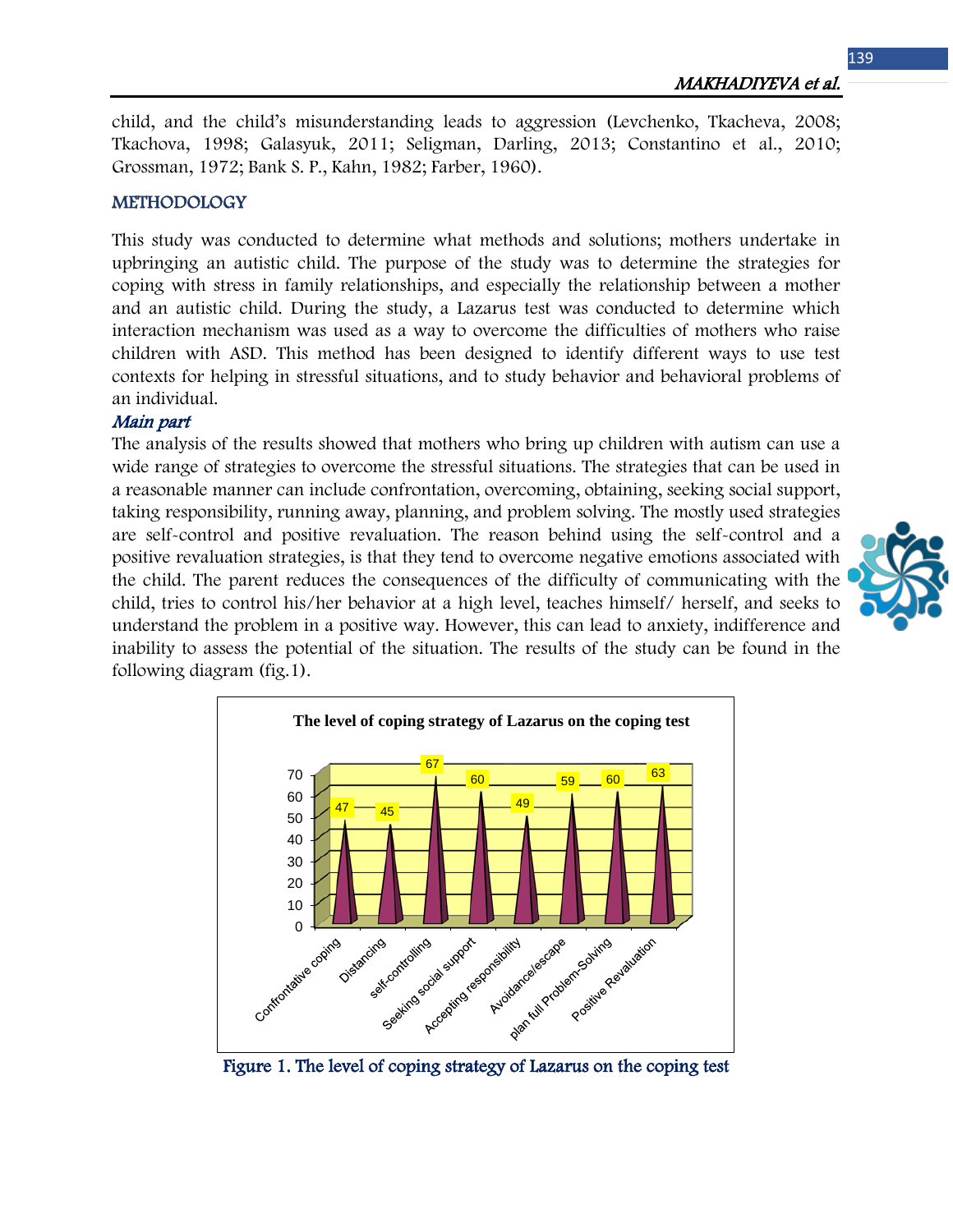# Örgütsel Davranı*ş* Ara*ş*tırmaları Dergisi 140

Journal of Organizational Behavior Research Cilt / Vol.: 3, Sayı / Is.: 2, Yıl / Year: 2018, Sayfa / Pages: 137–145

By defining the frequently used coping behaviors of mothers, it could be concluded that as a result of a statistical study, coping behaviors in overcoming stress in mothers' relationship with autistic children would lead to the distraction of the mother's relationship with the other children, that lead to the distortion of relationships. The relationships between the autistic child and the mother who demonstrated explicitly identified coping strategies have been shown in figure 2.



# Figure 2. The coping strategies that can lead to a change in the relationship between the child with ASD and the mother.

As can be seen in Figure 1,the statistical analysis of the results obtained from the experimental study showed self-control and escape coping strategies that lead to the family's disharmony in the family with autistic children. Self-monitoring coping strategy has been characterized by a passive coping behavior, and it has been an intrinsic method of overcoming stress. In this way, mothers control their behavior in a stressful situation, restrain themselves, extinguish emotions, are very careful, unbiased, and indifferent to stressful situations. The disadvantage of this strategy is that, active methods of coping with stress cannot be used. Consequently, the self-control coping strategy in upbringing the autistic child would be ineffective. As a result of such coping strategy, mothers would not follow the autistic child development work, would not believe in the child's abilities, would accept that they are incapable of adapting to the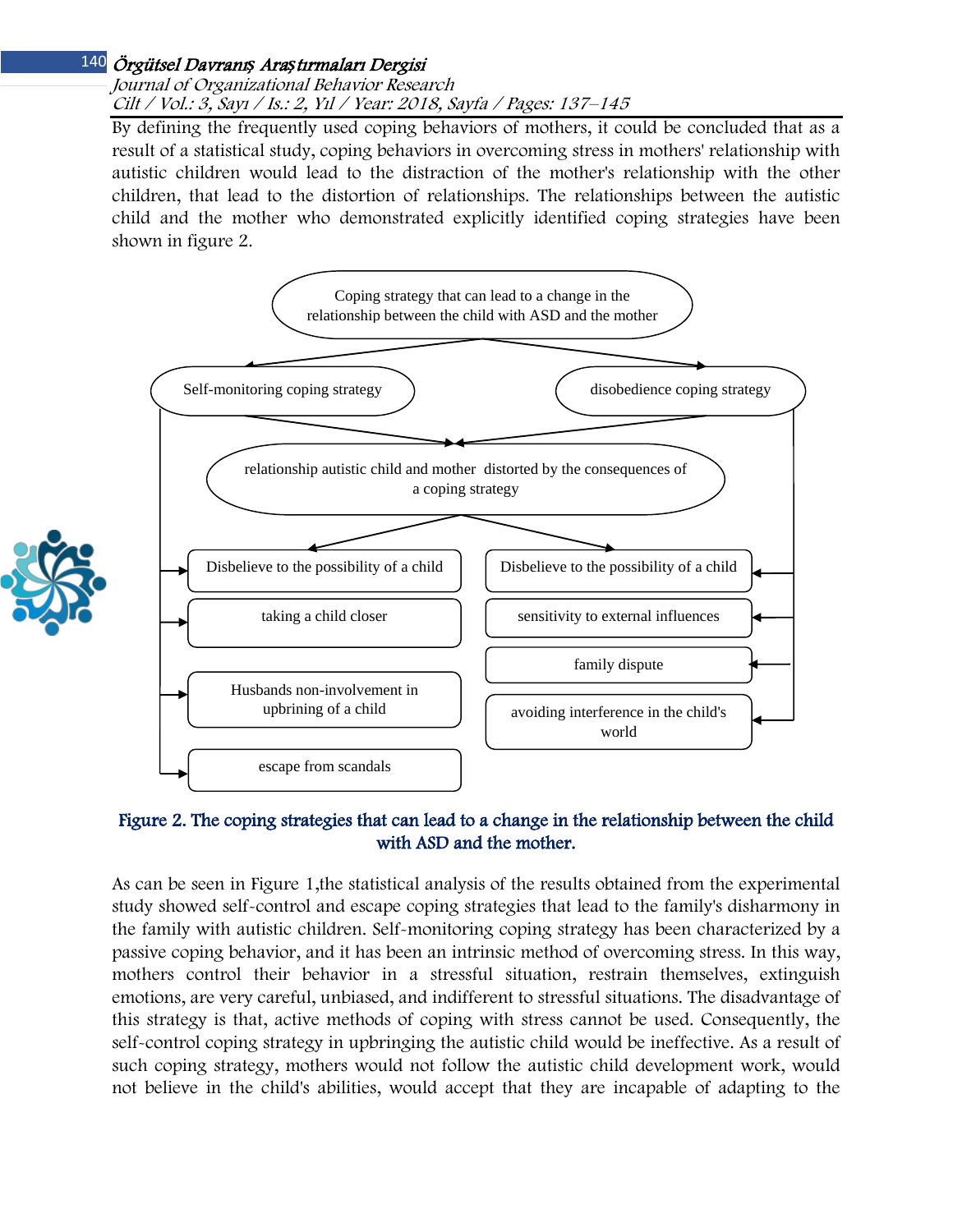environment, and would not know the ways to solve family conflicts. The mother would not want her husband to interfere with the upbringing of the child, and would keep everything under her control. The mother would develop a symbiotic relationship with the autistic child.

The avoiding coping strategy has been an active coping behavior. The mother would not use active methods to solve the stressful situation. Occasionally, stress could be triggered by slipping or drunkenness to avoid thinking about her role in solving the stress. The disadvantage of this strategy is that the mothers would have to strive to avoid a stressful situation. At the same time, the catch coping strategy would also be ineffective in the upbringing of the child. As a result of such coping strategy, mothers would avoid autistic child correction. The mother would ask special correction centers to deal with her child. The mother would not be interested even in the opportunities, achievements, and results of the works done by the specialists of the correctional center. The mother would make a symbiotic relationship with the child. She would not try to develop the child. As a result, family conflicts would increase, and the family values would be violated.

Thus, the hypothesis that "There is a link between a non-constructive coping strategy and coping with family disharmony mothers who are bringing up children with ASD", has been confirmed.

Constructive coping strategies that appear in the autistic child and mother relationships are: confrontation, divergence and positive reassessment. The constructive coping strategies in the relationship between the mother and child can be seen in Figure 3.

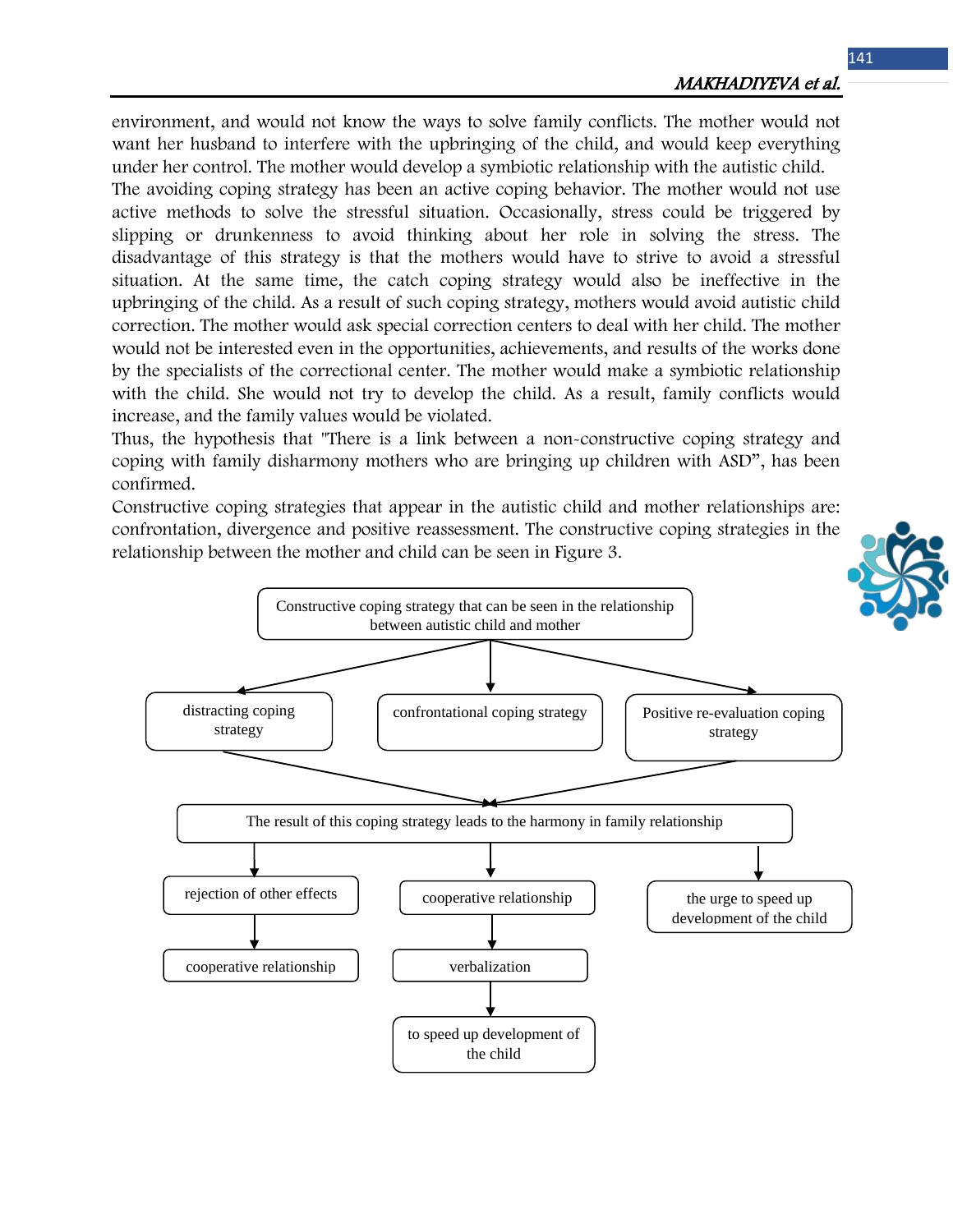# Örgütsel Davranı*ş* Ara*ş*tırmaları Dergisi 142

Journal of Organizational Behavior Research Cilt / Vol.: 3, Sayı / Is.: 2, Yıl / Year: 2018, Sayfa / Pages: 137–145

# Figure 3. Constructive coping strategies seen in the relationship between autistic child and mother.

### Based on this experimental study:

- For mothers with children with ASD, strategies of "self-control" and "avoidance" dominated the structure of coping strategies. Mothers used unproductive coping behaviors that prevented them from constructively solving psycho-traumatic situations.
- Family relationships have been characterized by disharmony, i.e. the mothers of autistic children are unsatisfied with the role of the husband, as well as the non-intervention of the family functioning into the educational and household spheres.
- Having dependent relationships with the child's mother cannot satisfy their social and professional needs.
- In addition, mothers would have difficulty accepting a child with autism and have a symbiotic relationship.
- The coping strategies used by mothers would affect the following aspects of maternal relationships with a child with ASD: "ambivalence of maternal relationships" and "excessive attitudes towards an autistic child" in the rapid development of the child and the life of the child.

Based on the results of the research, the mothers who have brought up autistic children, have been divided into three psychological types (see figure 4):



Figure 4. Psychological types of mothers

### Psychological characteristic types of mothers:

1. Self-Controlling mothers. This type of mothers are very cautious, analyze

their emotions and behavior strictly. They do not show their real personality, hide it from others and put too much pressure on themselves. They strive to show that everything is well in the family and the society. They are afraid of being open to the others. This type of mothers has also an active lifestyle. They strive to find solution for the problems of themselves and their children. When these mothers see the child's disabilities try to find good doctors, good specialists, and centers. They try to improve a child quickly. These mothers strictly control the development of the child, the social adaptation, despite difficulties. The mother and child remain in the position of the interpersonal cooperation and adaptation, despite difficulties.

2. Mothers who are concentrated in the problem. Here, mothers hide the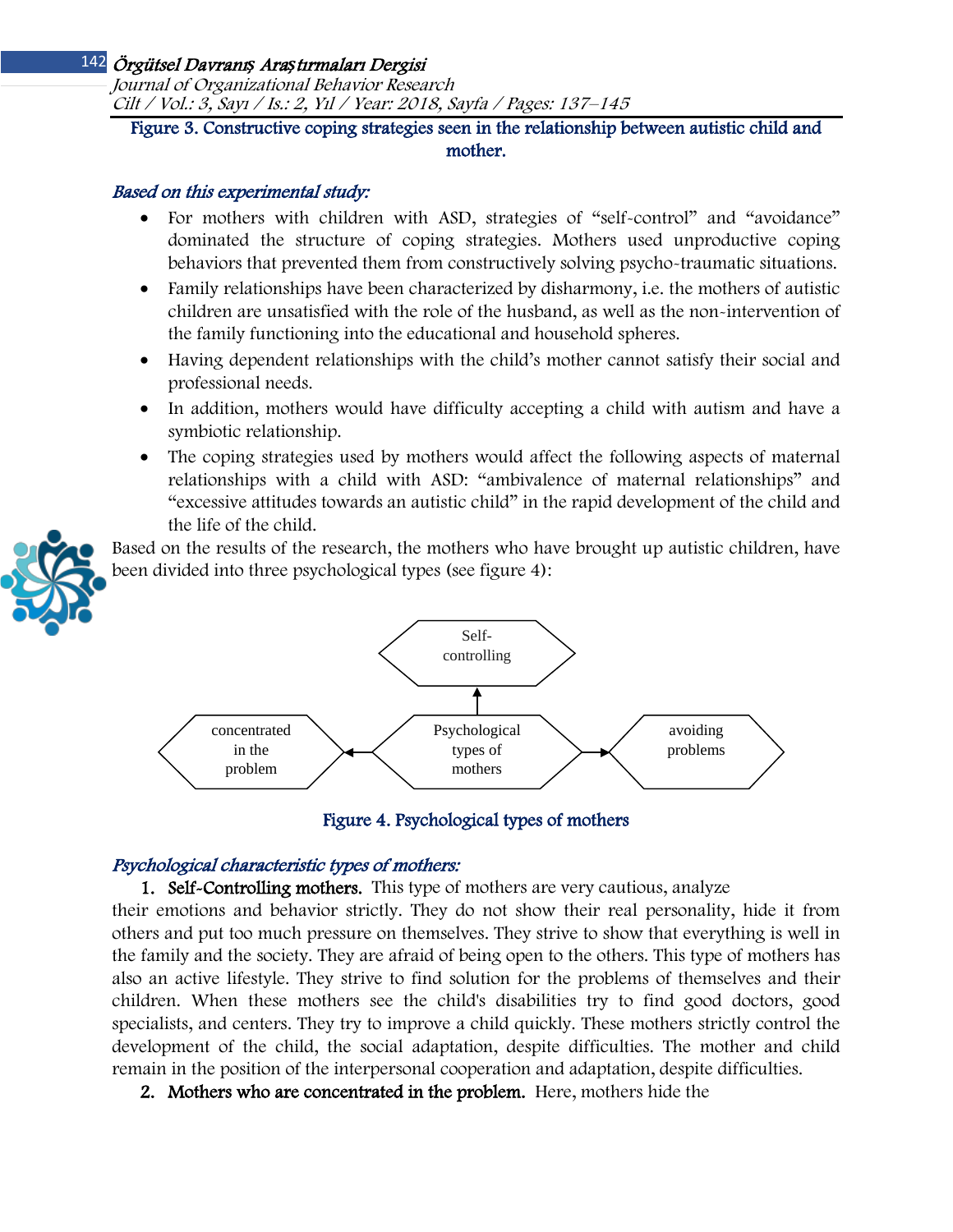problems from the society, and have internal stress. This type of mothers limits their social contact and concentrate on their child. The child's condition firstly, influences the mother's psychological state, distress and may cause deterioration of the mental health as well. Secondly, it influences the child because of the mother's overprotection (paying too much attention) or under-protection (paying little attention). This type of mothers doesn't share their experiences with anyone else. They feel guilty and experience a sense of sacrifice. Herein, the interpersonal communication of the parents and children can be expressed either in the closest adoption or the removal of the child, i.e., in the position of two opposite poles.

3. Mothers who avoid problems. This type of mothers can be characterized

as aweary,so they get tired of the child's problems and try to escape them. This type of mothers don't make any efforts to treat the child. Such mothers avoid taking care of the child. They don't realize their responsibility in children's treatment and further development. There are many difficulties in raising a child. There should be no harshness or cruelty in interacting with the child. Mothers who are escaping the problem have been dominated by the hysterical, anxious, and depressive disorders. This is evident in escaping from difficult life situations, and in some cases, it is a problem. In this family, the parent and the child are in a small poor position of interpersonal communication.

### **CONCLUSION**

As can be seen, the analysis of data from the empirical study suggested that mothers who raise autistic children need a deeper and more comprehensive study of the family problems. However, the studies on autistic spectrum disorder have not been available for all the mothers who bring up children with ASD yet. Concerning an issue of a child with deviation in development, the problem of the family not only in child development, but also in the deterioration of the family values should also be considered.

Hereby, the parent is the one who defines the child's upbringing and social adaptation. However, the birth of a child with ASD can lead to the destruction of the family values. So, the mother would face lots of difficulties in raising the child, alone. Housekeeping for a single woman with a child with ASD would be difficult as well.

In this study of the statistical research, a thorough study has been conducted, and the mothers who have brought up children with ASD were classified into three psychological types, and their psychological portrait was made.

The mothers' relationship with their children, their social behaviors, and their eagerness to understand the essence of the problem were also considered. The problems were considered in the scope of Kazakh family. Family values, child upbringing, motherhood and childhood were also taken into account.

It is a fact that this issue is especially relevant to the deep study of the psychological intelligence of mothers whose children suffer from ASD. For a sufficiently clear understanding of the problem, first of all, the identification of the place and the role of mother of a child with ASD, and the child's place in the family and in the public environment is essential.

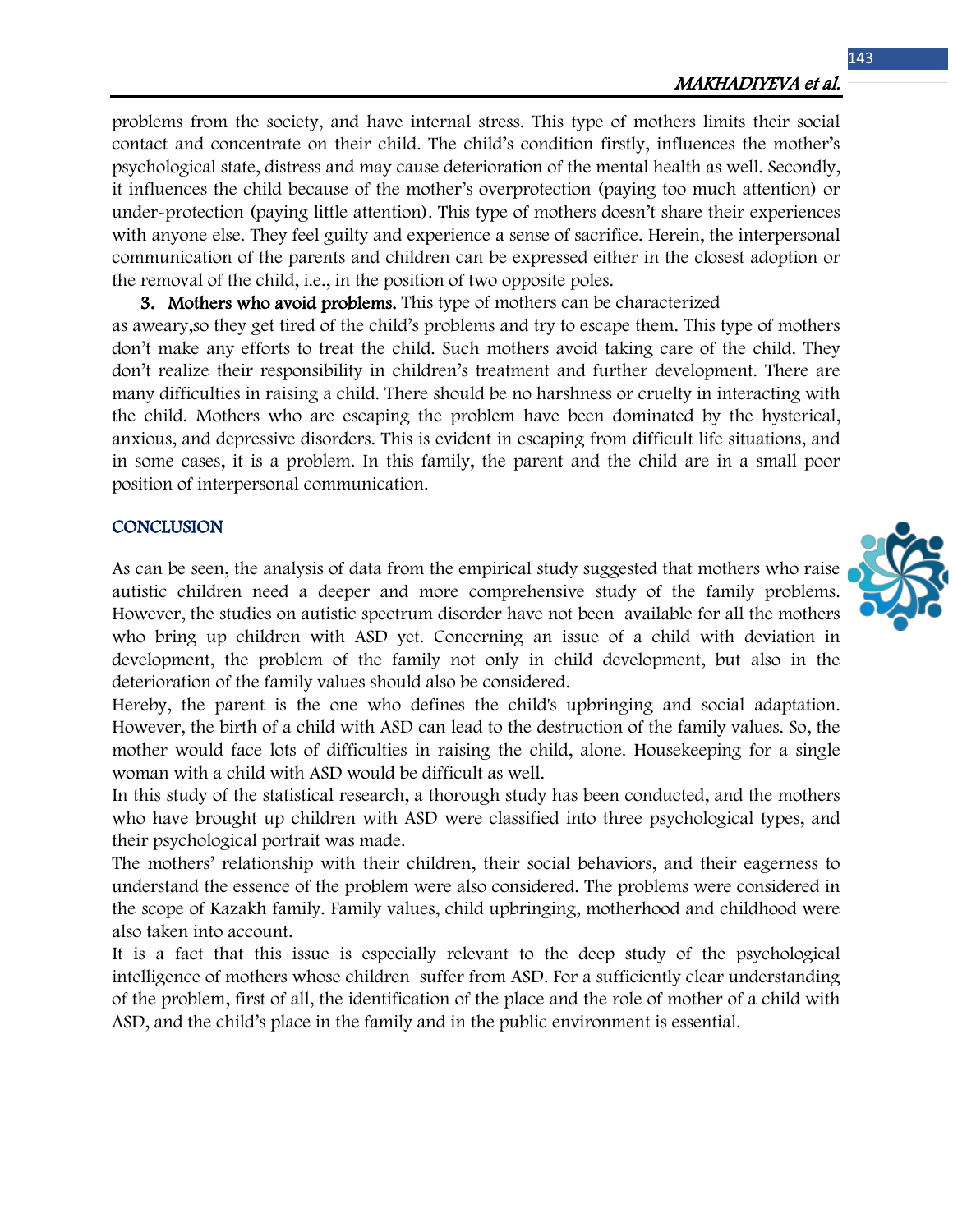# Örgütsel Davranı*ş* Ara*ş*tırmaları Dergisi 144 Journal of Organizational Behavior Research Cilt / Vol.: 3, Sayı / Is.: 2, Yıl / Year: 2018, Sayfa / Pages: 137–145

#### References

Abilova Z. Etnopedagogïka [Ethnopedagogy]. – Almaty, 1997. – 230 p. (In Kazakh)

Atemova K.T. Kazakh otbasy tarbïesiniñ damu tarïkhy [History of development of Kazakh family education]. Almaty, 2007. – 351p. (In Kazakh)

Bank S. P., Kahn M. D. The sibling bond. New York, Basic Books, 1982. 300 p.

- Constantino JN, Zhang Y, Frazier T, Abbacchi AM, Law P. Sibling recurrence and the genetic epidemiology of autism. The American Journal of Psychiatry, vol. 167 (11), published online Oct. 1, 2010. ajp.psychiatryonline.org
- Farber B. Family organization and crisis: Maintenance of integration in families with a severely mentally retarded child. Monographs of the Society for Research in Child Development, 1960, vol. 25 (Whole No. 75), рр. 1–95.
- Gabbasov S., Sadıkov K. Otbasın kuruga dayındık bagdarlamasy [Family starting Preparational Program]. // Kazakhstan mektebi, 2001. №2. Pp. 33-35. (In Kazakh)
- Galasyuk I. N. Problema psikhicheskoi travmatizatsii chlenov sem'i invalida [The problem of men¬tal traumatization of family members of the disabled person]. Bulletin of the Moscow State Regional Univer¬sity. Series: Psychological sciences, 2011, no. 1, рp. 54– 60. (In Russian)
- Grossman F. K. Brothers and sisters of retarded children. Syracuse, NY, Syracuse University Press, 1972. 249 p.
- Kozhakhmetova K.J. Kazakhskaya etnopedagogïka: metodologïya, teoriya, praktïka [Kazakh ethnopedagogy: methodology, theory, practice]. Almaty: Ğılım.1998.314p. (In Kazakh)
- Levchenko I. Yu., Tkacheva V. V. Psikhologicheskaia pomoshch' sem'e, vospityvaiushchei rebenka s otkloneniiami v razvitii: Metodicheskoe posobie [Psychological help to a family raising a child with develop¬mental disabilities: Methodical manual]. Moscow, Publ. Prosveshcheniye, 2008. 239 p. (In Russian)

Sarıbekova Zh. T. Kızdar tarbiesi [Girls upbrining]. Almatı, 2014. -273 p. (In Kazakh).

- Seligman M., Darling R. Obychnye sem'i, osobye deti [Ordinary families, special children]. 3rd ed. Moscow, Publ. Terevinf, 2013. 368 p. (In Russian)
- Shalningbayeva K.K. Labor education in Kazakh folk pedagogy. // The autobiography of the doctoral dissertation on the dissertation of the doctor of pedagogical sciences. 13.00.01. - Almaty, 2006. (In Kazakh).
- Tkachova V. V. O nekotorykh problemakh semei, vospityvaiushchikh detei s otkloneniiami v raz¬vitii [Some problems of families raising children with developmental disabilities]. Journal Defektologiia, 1998, no. 4, p. 4. (In Russian).